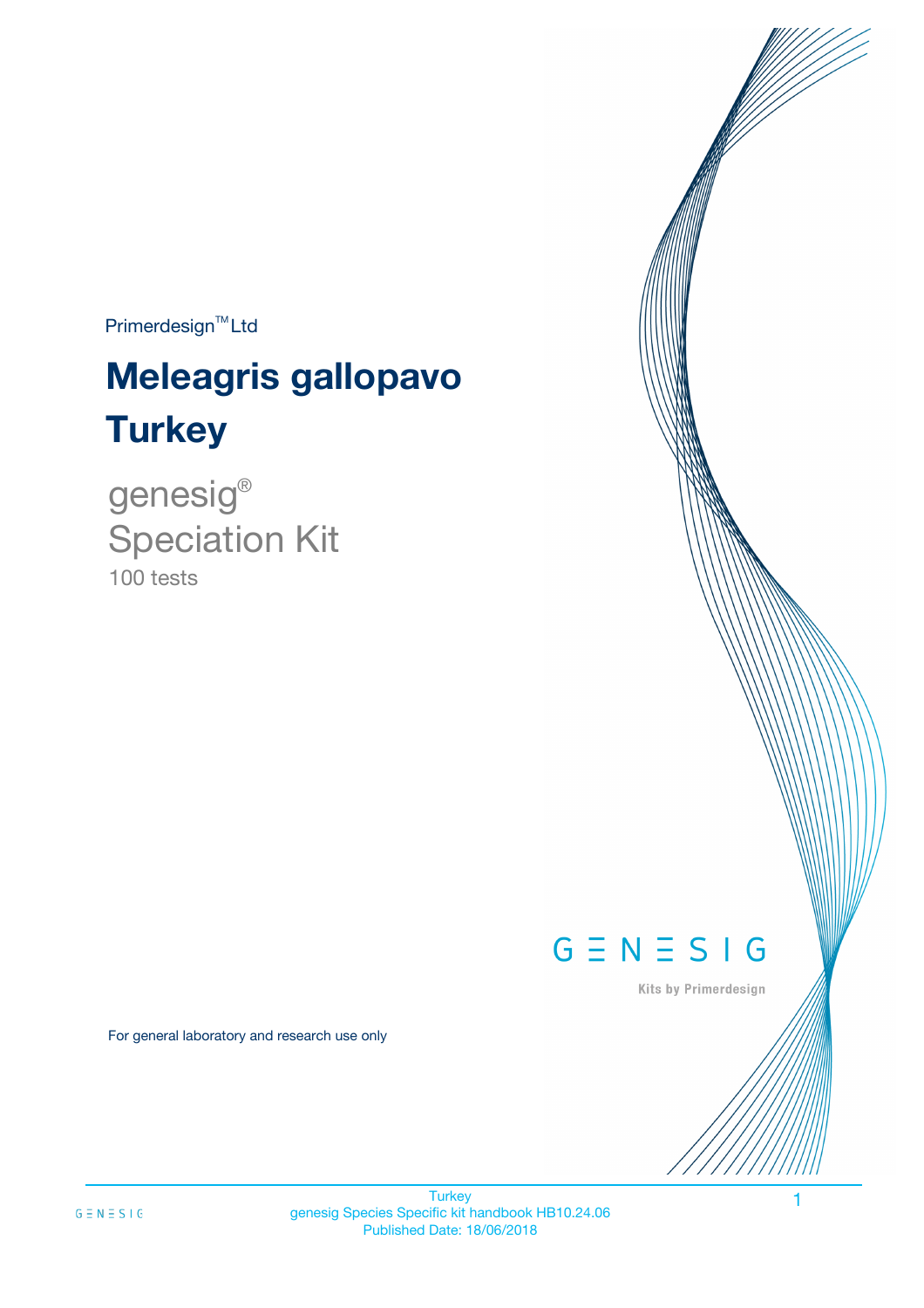# Principles of the test

### **Real-time PCR**

This kit provides a method for detecting Meleagris gallopavo mitochondrial DNA in food samples. The kit is based on the PCR amplification of a unique species-specific tag present in the mitochondrial genome. The mitochondrial genome is an ideal target since it has been sequenced for many different species. This allows comprehensive bioinformatics analysis followed by careful design to ensure specific detection of the desired species whilst excluding detection of other related species. Furthermore, since there are multiple copies of each mitochondrial genome within each cell, the detection sensitivity for this kit is up to 100 times greater than that of a test which targets a single copy locus within the nuclear DNA genome.

PCR amplification is detected by means of a hydrolysis probe ("Taqman-style") which is degraded during PCR, releasing fluorescence. The fluorescence trace can be used to both detect and quantify the number of copies of Meleagris gallopavo mitochondrial DNA present in the sample.

### **Positive control**

The kit provides a positive control template which should be used on every run to prove that your reaction conditions are working correctly. Please note the positive control template poses a significant risk of contamination and should be handled carefully in a separate post PCR environment.

### **Negative control**

To validate any positive findings a negative control reaction should be included every time the kit is used. For this reaction the RNase/DNase free water should be used instead of template. A negative result indicates that the reagents have not become contaminated while setting up the run.

### **Internal extraction control**

When performing DNA extraction, it is often advantageous to have an exogenous source of DNA template that is spiked into the lysis buffer. This control DNA is then co-purified with the sample DNA and can be detected as a positive control for the extraction process. Successful copurification and qPCR for the control DNA also indicates that PCR inhibitors are not present at a high concentration.

A separate primer and probe mix are supplied with this kit to detect the exogenous DNA using qPCR. The primers are present at PCR limiting concentrations which allows multiplexing with the target sequence primers. Amplification of the control DNA does not interfere with detection of the Turkey target DNA even when present at low copy number. The Internal control is detected through the VIC channel.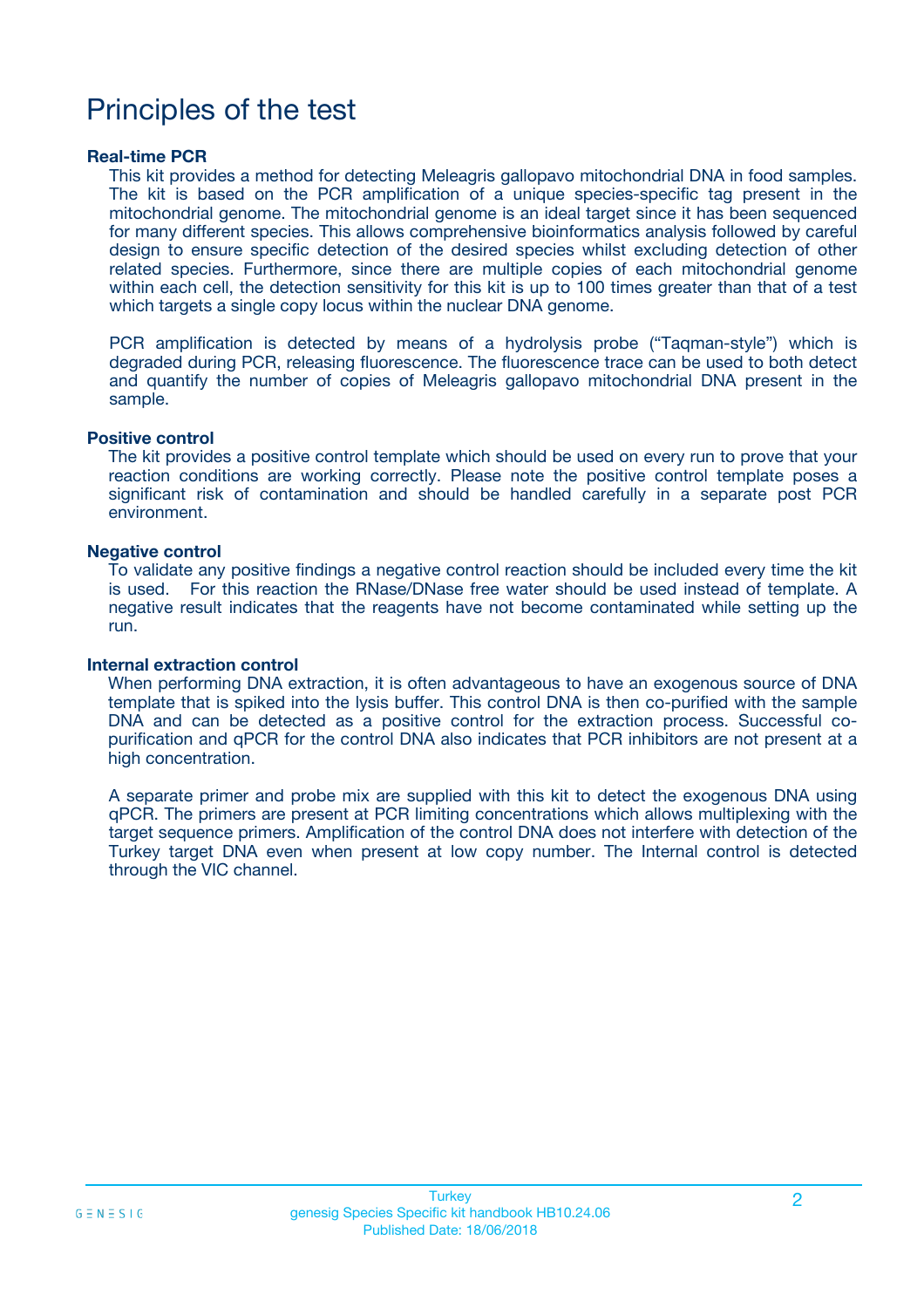### **Sensitivity**

Under optimal PCR conditions the kit provides exceptional sensitivity. Priming efficiency is guaranteed >95% and the kit can detect less than 100 copies of the target mtDNA. Assuming 50 copies of mtDNA per cell this equates to a detection sensitivity limit of 1-2 muscle cells within a sample.

### **Specificity**

The kit is designed to specifically detect Turkey species that are relevant to the food industry and to give negative detection on other possible animal species.

If you have a query about the detection status of a specific species or sub-species please enquire: enquiry@primerdesign.co.uk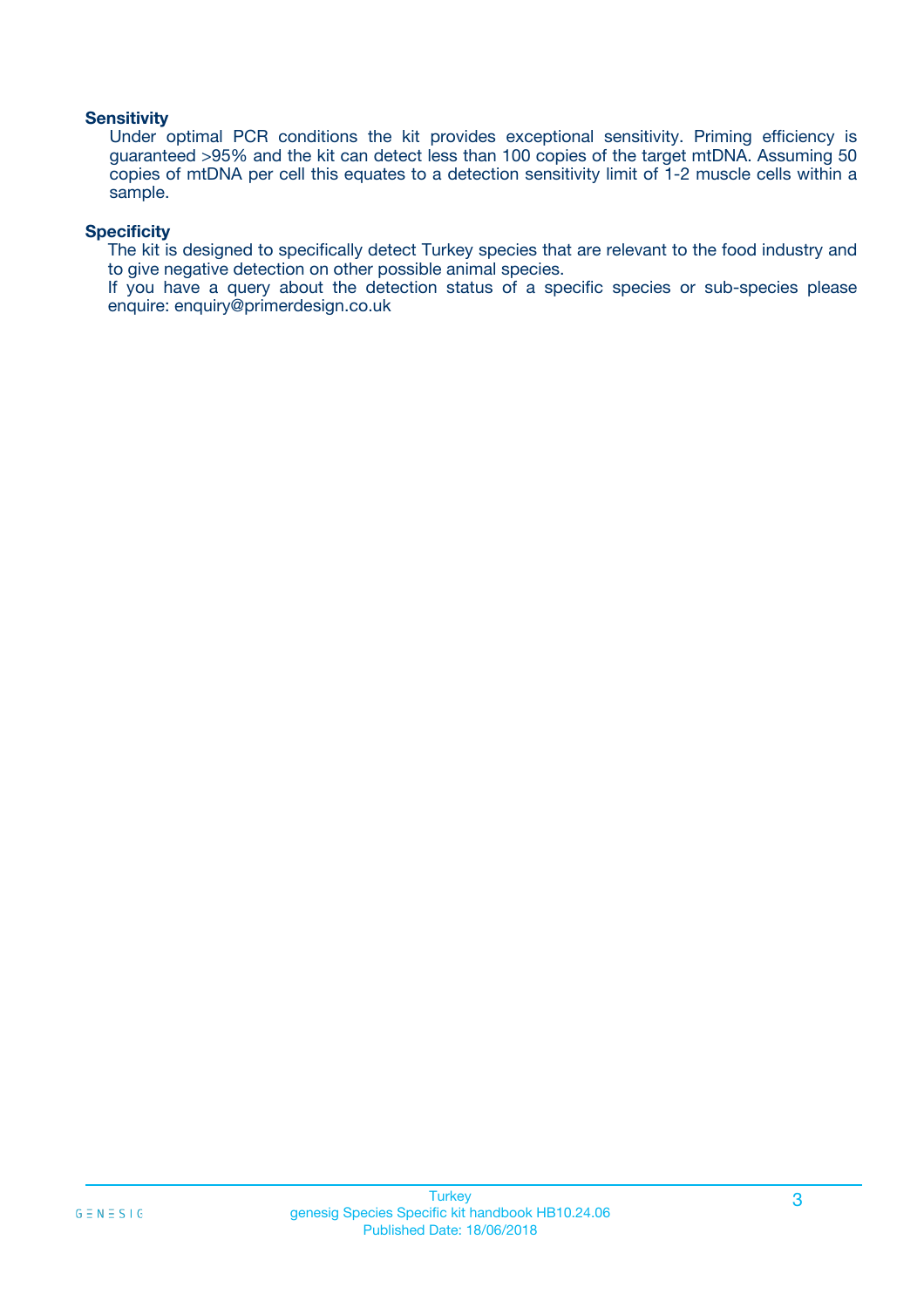# Kit contents

- **Meleagris gallopavo specific primer/probe mix (BROWN)** FAM labelled
- **Meleagris gallopavo positive control template (RED)**
- **Internal extraction control primer/probe mix (BROWN)** VIC labelled as standard
- **Internal extraction control DNA (BLUE)**
- **RNase/DNase free water (WHITE)** for resuspension of primer/probe mixes
- **Template preparation buffer (YELLOW)** for resuspension of internal control template and positive control template

# Reagents and equipment to be supplied by the user

### **Real-time PCR Instrument**

### **DNA extraction kit**

This kit is recommended for use with genesig Easy DNA/RNA extraction kit. However, it is designed to work well with all processes that yield high quality DNA with minimal PCR inhibitors.

### **oasig**TM **lyophilised or Precision**®**PLUS 2X qPCR Master Mix**

This kit is intended for use with oasig or PrecisionPLUS2X qPCR Master Mix.

### **Pipettors and Tips**

**Vortex and centrifuge**

### **Thin walled 1.5 ml PCR reaction tubes**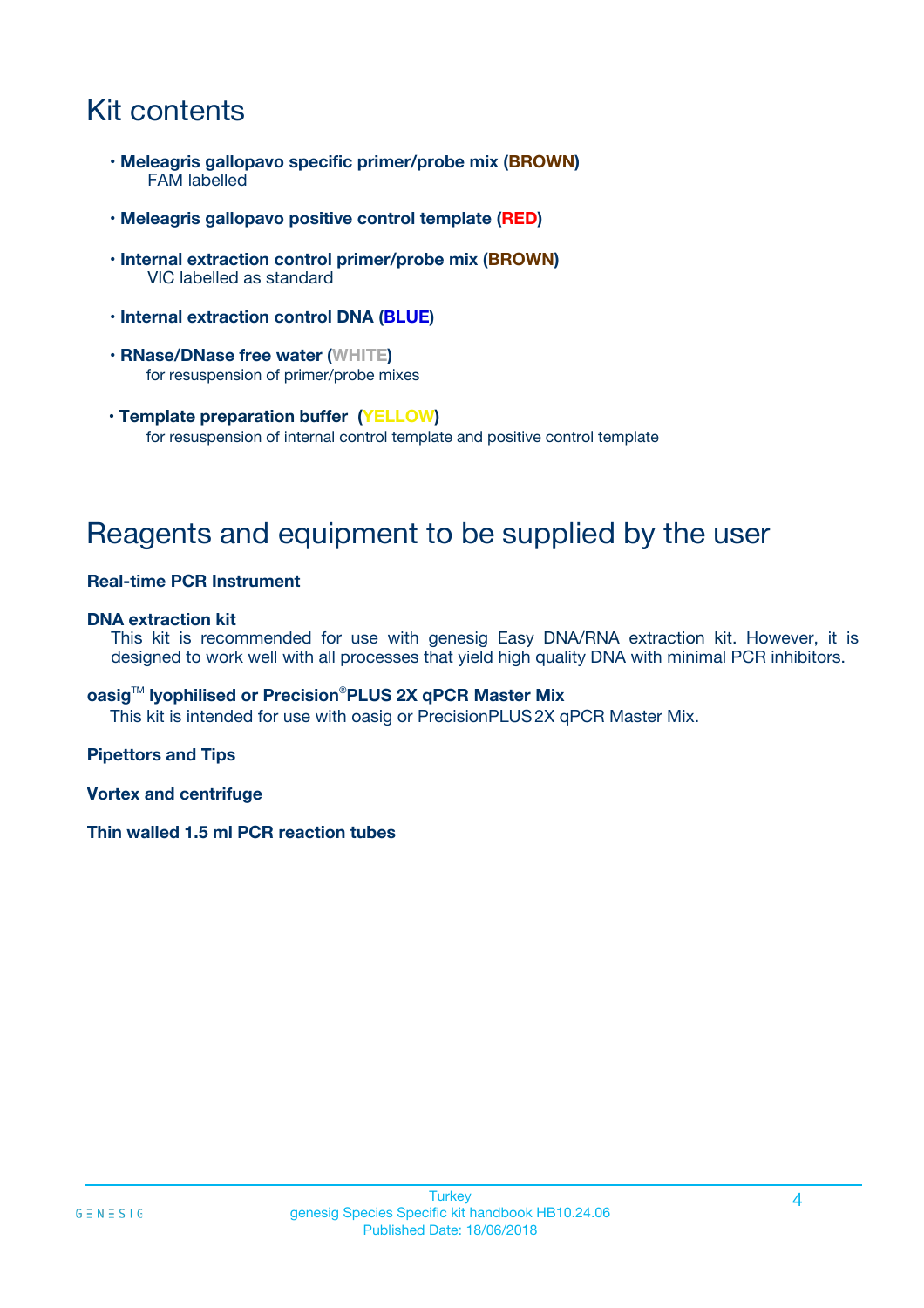### Kit storage and stability

This kit is stable at room temperature but should be stored at -20ºC on arrival. Once the lyophilised components have been resuspended they should not be exposed to temperatures above -20°C for longer than 30 minutes at a time and unnecessary repeated freeze/thawing should be avoided. The kit is stable for six months from the date of resuspension under these circumstances.

Primerdesign does not recommend using the kit after the expiry date stated on the pack.

### Suitable sample material

All kinds of sample material suited for PCR amplification can be used. Please ensure the samples are suitable in terms of purity, concentration, and DNA integrity (An internal PCR control is supplied to test for non specific PCR inhibitors). Always run at least one negative control with the samples. To prepare a negative control, replace the template DNA sample with RNase/DNase free water.

### Dynamic range of test

Under optimal PCR conditions genesig Meleagris gallopavo detection kits have very high priming efficiencies of >95% and can detect less than 100 copies of target template.

# Notices and disclaimers

This product is developed, designed and sold for research purposes only. It is not intended for human diagnostic or drug purposes or to be administered to humans unless clearly expressed for that purpose by the Food and Drug Administration in the USA or the appropriate regulatory authorities in the country of use. During the warranty period Primerdesign genesig detection kits allow precise and reproducible data recovery combined with excellent sensitivity. For data obtained by violation to the general GLP guidelines and the manufacturer's recommendations the right to claim under guarantee is expired. PCR is a proprietary technology covered by several US and foreign patents. These patents are owned by Roche Molecular Systems Inc. and have been sub-licensed by PE Corporation in certain fields. Depending on your specific application you may need a license from Roche or PE to practice PCR. Additional information on purchasing licenses to practice the PCR process may be obtained by contacting the Director of Licensing at Roche Molecular Systems, 1145 Atlantic Avenue, Alameda, CA 94501 or Applied Biosystems business group of the Applera Corporation, 850 Lincoln Centre Drive, Foster City, CA 94404. In addition, the 5' nuclease assay and other homogeneous amplification methods used in connection with the PCR process may be covered by U.S. Patents 5,210,015 and 5,487,972, owned by Roche Molecular Systems, Inc, and by U.S. Patent 5,538,848, owned by The Perkin-Elmer Corporation.

# **Trademarks**

Primerdesign™ is a trademark of Primerdesign Ltd.

genesig $^\circledR$  is a registered trademark of Primerdesign Ltd.

The PCR process is covered by US Patents 4,683,195, and 4,683,202 and foreign equivalents owned by Hoffmann-La Roche AG. BI, ABI PRISM® GeneAmp® and MicroAmp® are registered trademarks of the Applera Genomics (Applied Biosystems Corporation). BIOMEK® is a registered trademark of Beckman Instruments, Inc.; iCycler™ is a registered trademark of Bio-Rad Laboratories, Rotor-Gene is a trademark of Corbett Research. LightCycler™ is a registered trademark of the Idaho Technology Inc. GeneAmp®, TaqMan® and AmpliTaqGold® are registered trademarks of Roche Molecular Systems, Inc., The purchase of the Primerdesign reagents cannot be construed as an authorization or implicit license to practice PCR under any patents held by Hoffmann-LaRoche Inc.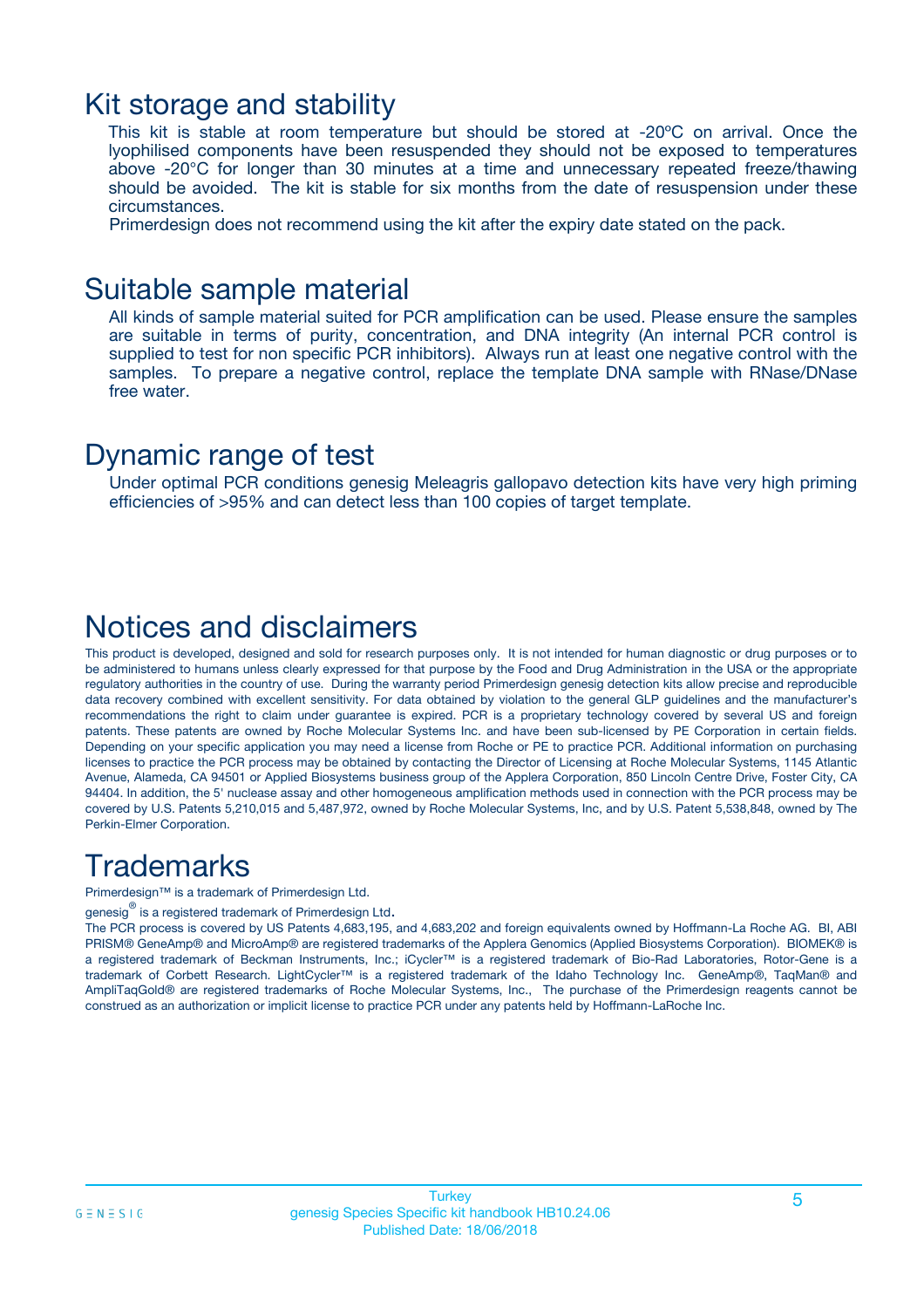# Resuspension protocol

To minimize the risk of contamination with foreign DNA, we recommend that all pipetting be performed in a PCR clean environment. Ideally this would be a designated PCR lab or PCR cabinet. Filter tips are recommended for all pipetting steps.

### **1. Pulse-spin each tube in a centrifuge before opening.**

This will ensure lyophilised primer and probe mix is in the base of the tube and is not spilt upon opening the tube.

**2. Resuspend the primer/probe mixes in the RNase/DNase free water supplied according to the table below:**

To ensure complete resuspension, vortex each tube thoroughly.

| Component - resuspend in water                       |             |  |
|------------------------------------------------------|-------------|--|
| <b>Pre-PCR pack</b>                                  |             |  |
| Meleagris gallopavo primer/probe mix (BROWN)         | $110$ $\mu$ |  |
| Internal extraction control primer/probe mix (BROWN) | 165 µl      |  |

### **3. Resuspend the internal control template and positive control template in the template preparation buffer supplied, according to the table below:**

To ensure complete resuspension, vortex the tube thoroughly.

| Component - resuspend in template preparation buffer  |             |  |
|-------------------------------------------------------|-------------|--|
| <b>Pre-PCR heat-sealed foil</b>                       |             |  |
| Internal extraction control DNA (BLUE)                | $500$ $\mu$ |  |
| <b>Post-PCR heat-sealed foil</b>                      |             |  |
| Meleagris gallopavo Positive Control Template (RED) * |             |  |

\* This component contains high copy number template and is a VERY significant contamination risk. It must be opened and handled in a separate laboratory environment, away from the other components.

# DNA extraction

The internal extraction control DNA can be added either to the DNA lysis/extraction buffer or to the DNA sample once it has been resuspended in lysis buffer.

**DO NOT add the internal extraction control DNA directly to the unprocessed biological sample as this will lead to degradation and a loss in signal.**

- **1. Add 4µl of the Internal extraction control DNA (BLUE) to each sample in DNA lysis/extraction buffer per sample.**
- **2. Complete DNA extraction according to the manufacturers protocols.**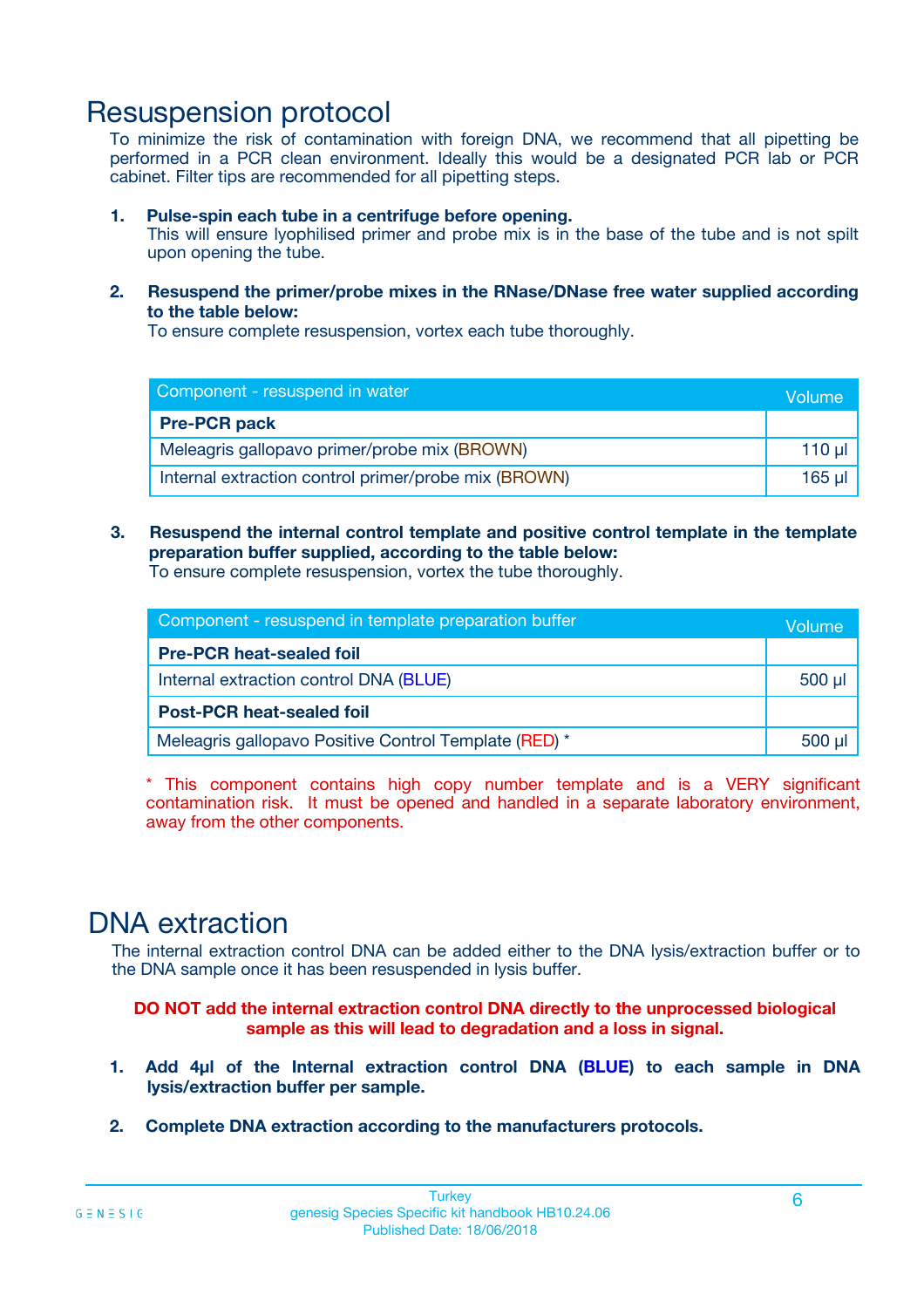# qPCR detection protocol

**1. For each DNA sample prepare a reaction mix according to the table below:** Include sufficient reactions for positive and negative controls.

| Component                                            | Volume         |
|------------------------------------------------------|----------------|
| oasig or PrecisionPLUS 2X qPCR Master Mix            | $10 \mu$       |
| Meleagris gallopavo primer/probe mix (BROWN)         | 1 <sub>µ</sub> |
| Internal extraction control primer/probe mix (BROWN) | 1 µl           |
| <b>RNase/DNase free water (WHITE)</b>                | 3 <sub>µ</sub> |
| <b>Final Volume</b>                                  | 15 u           |

- **2. Pipette 15µl of each mix into individual wells according to your qPCR experimental plate set up.**
- **3. Pipette 5µl of DNA template into each well, according to your experimental plate set up.** To obtain a strong signal, the ideal concentration of DNA is 1-3ng/µl. The concentration should not exceed 5ng/µl. Substitute sample DNA for RNase/DNase free water as a negative control. Substitute sample DNA for positive control template as a positive control.

# qPCR amplification protocol

Amplification conditions using oasig or PrecisionPLUS 2X qPCR Master Mix.

|             | <b>Step</b>       | <b>Time</b>     | Temp           |
|-------------|-------------------|-----------------|----------------|
|             | Enzyme activation | 2 min           | 95 °C          |
| Cycling x50 | Denaturation      | 10 <sub>s</sub> | 95 $\degree$ C |
|             | DATA COLLECTION * | 60 s            | 60 °C          |

\* Fluorogenic data should be collected during this step through the FAM and VIC channels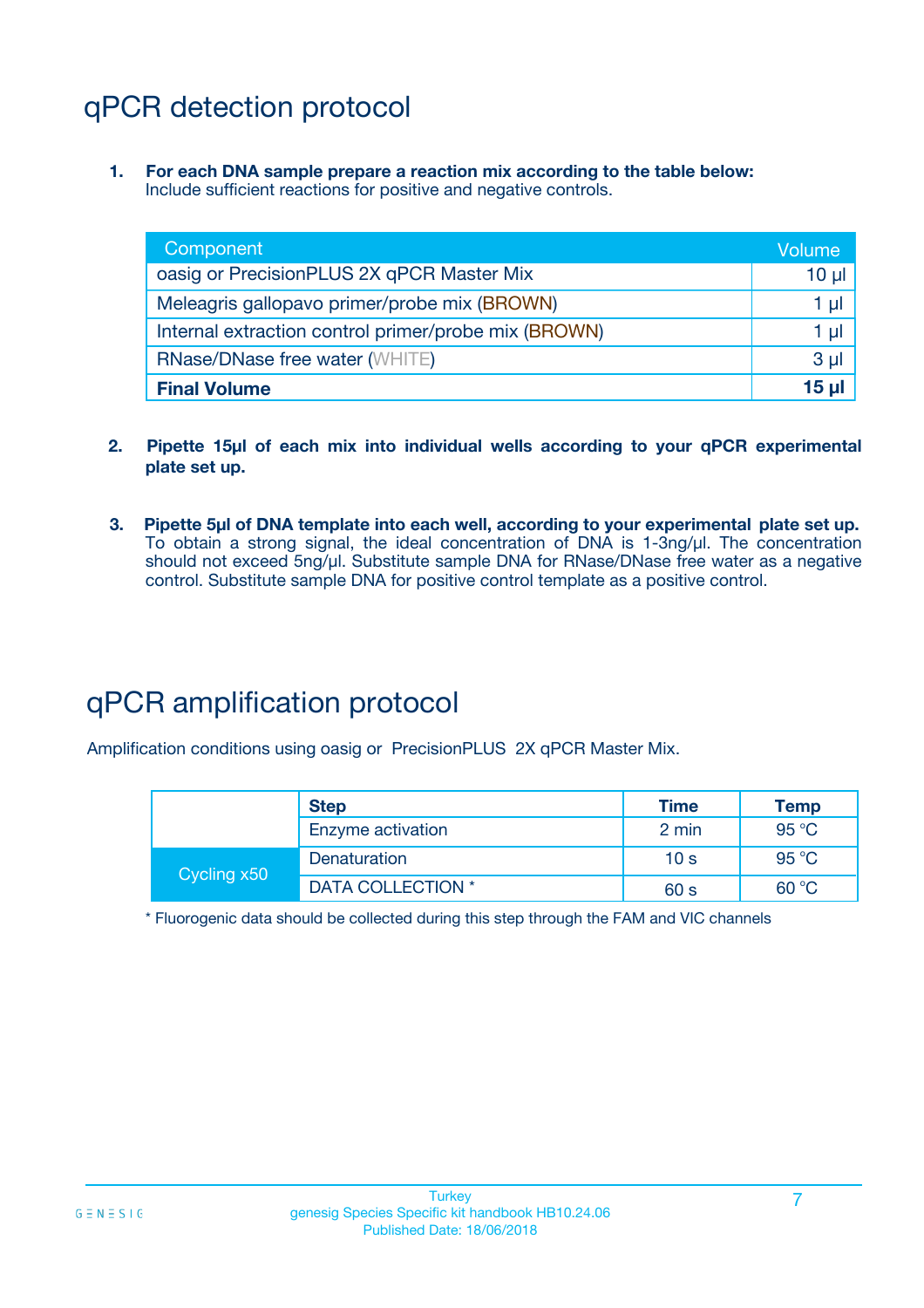# Interpretation of results

For interpretation when speciation kit used independently of the universal meat or fish kit

| <b>Target</b><br>(FAM) | <b>Internal</b><br>control<br>(VIC) | <b>Positive</b><br>control | <b>Negative</b><br>control | Interpretation                                        |
|------------------------|-------------------------------------|----------------------------|----------------------------|-------------------------------------------------------|
| $\leq 35$              | $+ 1 -$                             | ÷                          |                            | <b>POSITIVE RESULT</b>                                |
| $> 35$ or -            | ÷                                   | ÷                          |                            | <b>NEGATIVE RESULT</b>                                |
|                        |                                     |                            |                            |                                                       |
| $+ 1 -$                | $+ 1 -$                             | ÷                          | $\leq 35$                  | <b>EXPERIMENT FAILED</b><br>due to test contamination |
| $+ 1 -$                | $+ 1 -$                             | ٠                          | > 35                       | $\star$                                               |
| $> 35$ or -            |                                     | ÷                          |                            | <b>SAMPLE PREPARATION FAILED</b>                      |
|                        |                                     |                            |                            | <b>EXPERIMENT FAILED</b>                              |

Positive control template (**RED**) is expected to amplify between Cq 16 and 23. Failure to satisfy this quality control criterion is a strong indication that the experiment has been compromised.

\*Where the test sample is positive and the negative control is positive with a  $Ca > 35$ , the sample must be reinterpreted based on the relative signal strength of the two results:



If the sample amplifies  $> 5$  Cq earlier than the negative control then the sample should be reinterpreted (via the table above) with the negative control verified as negative.

Sample  $/$  / Negative control  $\Delta$ Ca < 5 **INCONCLUSIVE** 

If the sample amplifies  $< 5$  Cq earlier than the negative control then the positive sample result is invalidated and the result should be determined inconclusive due to test contamination. The test for this sample should be repeated.

### **Internal PCR control**

The Cq value obtained with the internal control will vary significantly depending on the extraction efficiency, the quantity of DNA added to the PCR reaction and the individual machine settings. Cq values of  $28\pm3$  are within the normal range. When amplifying a Turkey sample with a high genome copy number, the internal extraction control may not produce an amplification plot. This does not invalidate the test and should be interpreted as a positive experimental result.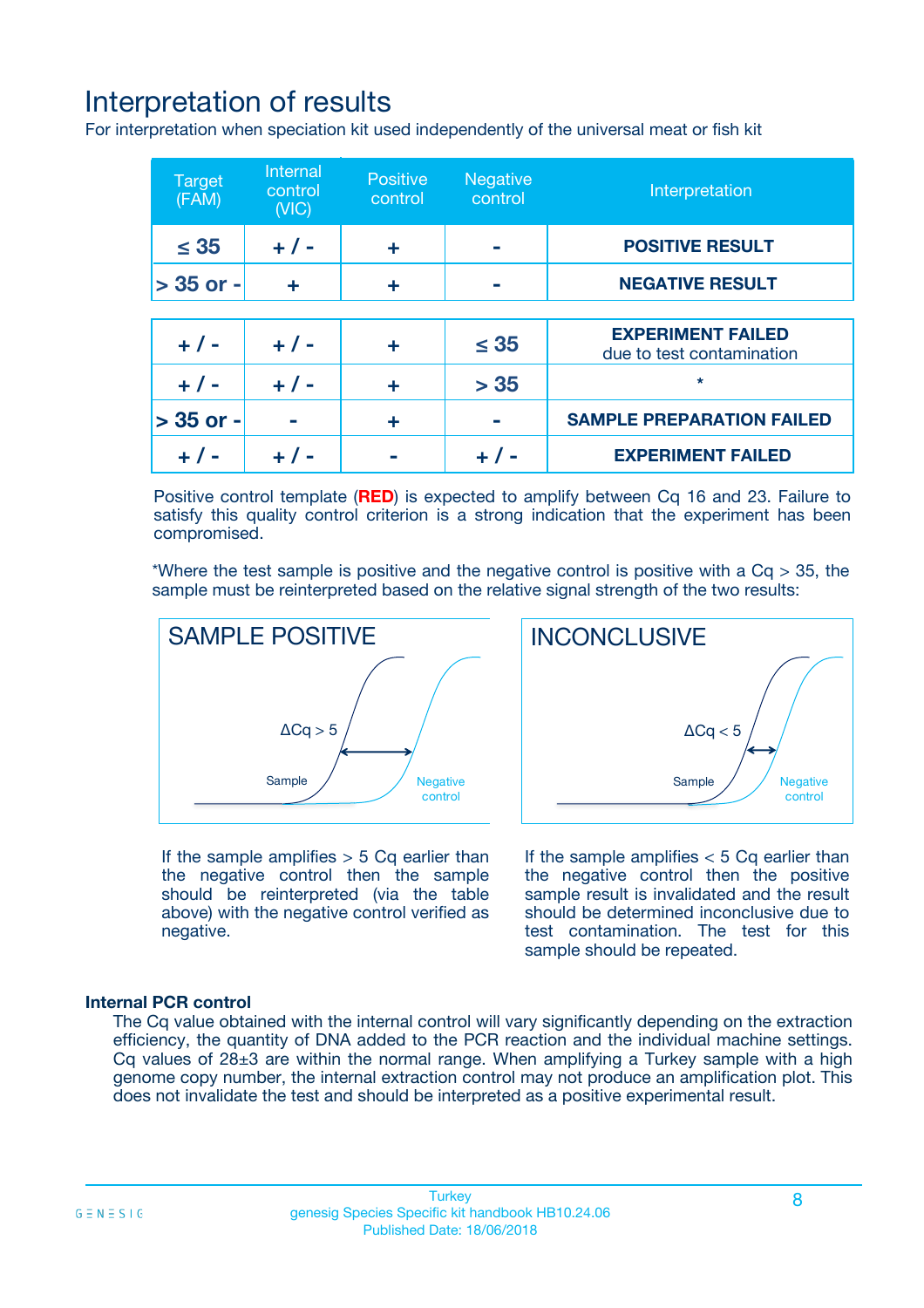# Interpretation of results

For interpretation when speciation kit used in conjunction with the universal meat or fish kit

| <b>Target</b><br>(FAM) | Internal<br>control<br>(NIC) | <b>Universal</b><br>signal<br>(FAM) | Positive<br>control<br>(Target &<br><b>Universal</b><br>signal) | <b>Negative</b><br>control<br>(Target<br>only) | Interpretation                                                              |
|------------------------|------------------------------|-------------------------------------|-----------------------------------------------------------------|------------------------------------------------|-----------------------------------------------------------------------------|
| ÷                      | $+$ / -                      | ÷                                   | ÷                                                               |                                                | <b>POSITIVE RESULT</b><br>calculate species %<br>and check test sensitivity |
|                        | ٠                            | ÷                                   | ÷                                                               |                                                | <b>NEGATIVE RESULT</b>                                                      |
|                        |                              |                                     |                                                                 |                                                |                                                                             |
|                        |                              | ÷                                   | ÷                                                               |                                                | <b>SAMPLE FAILED</b><br>repeat test                                         |
| ÷                      | $+ 1 -$                      |                                     | ÷                                                               |                                                | <b>SAMPLE FAILED</b><br>repeat test                                         |
| $+/-$                  | $+$ / -                      | $+/-$                               | ÷                                                               | $\leq 35$                                      | <b>EXPERIMENT FAILED</b><br>due to test contamination                       |
| $+ 1 -$                | $+$ / -                      | $+ 1 -$                             | ÷                                                               | > 35                                           | $\star$                                                                     |
|                        | ÷                            |                                     | ÷                                                               |                                                | <b>NO ANIMAL DNA DETECTED</b>                                               |
|                        |                              |                                     | ÷                                                               |                                                | <b>SAMPLE PREPARATION FAILED</b>                                            |
| $+  / -$               | $+ 1 -$                      |                                     |                                                                 |                                                | <b>EXPERIMENT FAILED</b>                                                    |

Positive control template (**RED**) is expected to amplify between Cq 16 and 23. Failure to satisfy this quality control criterion is a strong indication that the experiment has been compromised

\*Where the test sample is positive and the negative control is positive with a  $Cq > 35$ , the sample must be reinterpreted based on the relative signal strength of the two results:



If the sample amplifies  $> 5$  Cq earlier than the negative control then the sample should be reinterpreted (via the table above) with the negative control verified as negative.



If the sample amplifies  $< 5$  Cq earlier than the negative control then the positive sample result is invalidated and the result should be determined inconclusive due to test contamination. The test for this sample should be repeated.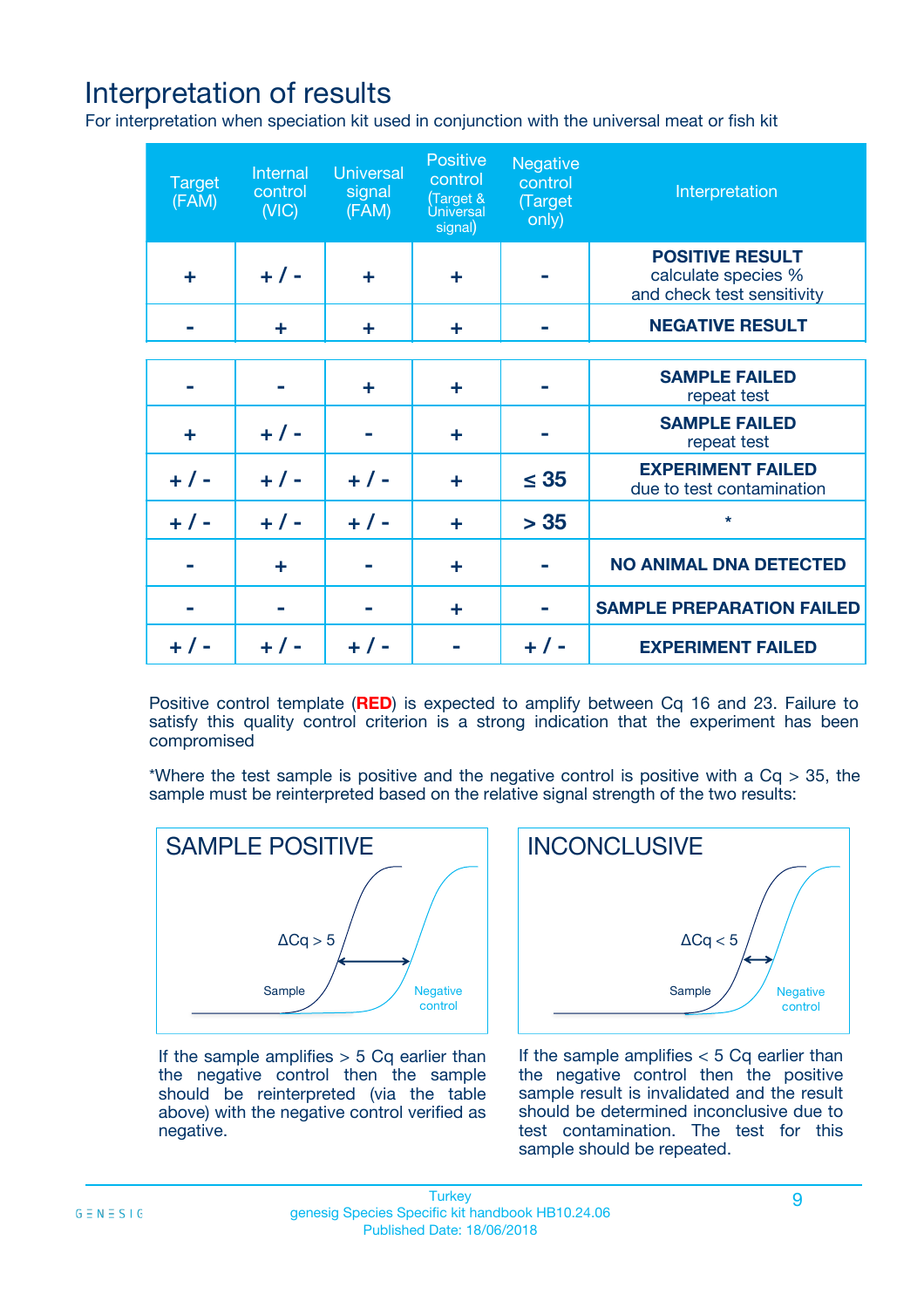### **Calculating species %**

(n.b. a Microsoft Excel applet for automatic % calculation is available free of charge. Contact support@primerdesign.co.uk to request)

Species % = (2^-[(Cq Meleagris gallopavo [SAMPLE] – Cq Meleagris gallopavo [+ve control]) - (Cq Universal meat [SAMPLE] – Cq Universal meat [+ve control] )]) x 100

Worked example: test gives following Cq values:

Meleagris gallopavo test on sample: 24.1 Meleagris gallopavo test on positive control DNA: 23.5 Universal meat test on sample: 22.2 Universal meat test on positive control DNA: 22.4

Meleagris gallopavo% =

 $(2^{\wedge}-(24.1-23.5)-(22.2-22.4))) \times 100 =$ 

 $(2^{\wedge}$  -((0.6) - (-0.2)))  $\times$  100 =

(2^ -0.8) x 100 = **57.4%**

n.b. In rare circumstances, some samples may produce a speciation % greater then 100. This is usually due to the presence of PCR inhibition affecting the multiplex reaction and should be reported as 100%. If the reported speciation is greater than 400% then the level of PCR inhibition is likely too great for accurate speciation reporting. Samples such as these should be re-extracted with extra washes to remove PCR inhibitors.